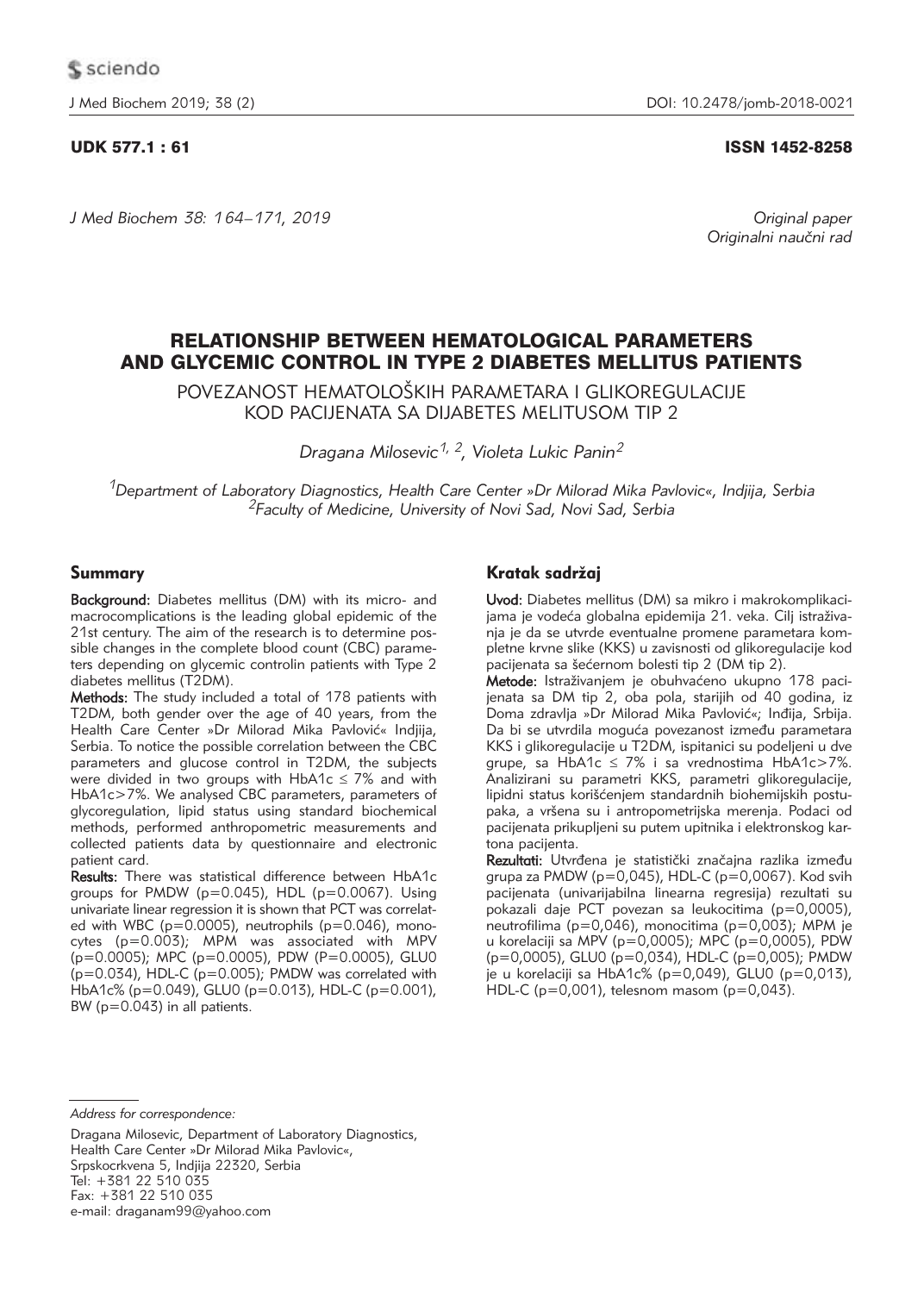Conclusions: Based on our study results it may be concluded that some of the parameters of CBC could be useful tool in following glycemic control of diabetics.

Keywords: T2DM, CBC parameters, platelets, HbA1c

#### Introduction

Diabetes mellitus (DM) is the leading global epidemic of the 21st century with over 422 million diabetics worldwide. The prediction of prevalence of diabetes mellitus patients by 2035 according to the World Health Organization (WHO) is 592 million patients (1). In the Republic of Serbia, 710,000 people or 12.4% of the population suffer from DM, and the increase in the number of patients is estimated to be 15.2% by 2035 (2).

Blood is classified as a connective tissue, with cellular elements suspended in plasma. Elevated blood glucose level in T2DM contributes to disturbance ofblood cells and its indices (3). Good glycemic control is the main recommendation in the prevention of the development of diabetic complications. It has been suggested that early normalization of glycemia may inhibit pathological processes that are closely related and induced by hyperglycemia such as increased oxidative stress and glycation of cellular proteins and lipids (4). Therefore, it is crucial to achieve a gradual optimization of HbA1c levels – between 6.5% and 7%, recommended level, as a long-term form of management in order to reduce the incidence of macro and micro-vascular complications in DM patients (5).

Laboratory tests for monitoring diabetes mellitus patients are plasma glucose (random sample), glucose in urine, glycated proteins, glycated hemoglobin (HbA1c), fructosamine, urinary proteins (microalbuminuria, proteinuria), C-peptide, insulin, parameters of lipid status and kidney function (6). Hemoglobin A1c represents the average glycemic value for the last 2–3 months in patients with diabetes. Based on the HbA1c value, an estimated mean glucose (eAG) value can be determined (7, 8).

Parameters obtained from hematologic counters can provide insight into changes that occur in hematological indices such as white blood cells (WBC), red blood cells (RBC), platelets (PLT), and the other parameters. Analysis of these parameters could contribute in the following-up of the development of degenerative complications in DM (9). White blood cells are well established biomarker of inflammation in cardiovascular disease as well as in T2DM and its complications. They could be activated by advanced glycation end products, angiotensin II, oxidative stress in T2DM, induced by hyperglycemia (10).

Recent studies have shown that the number of red blood cells is decreased, its lifespan is reduced in Zaključak: Na osnovu dobijenih rezultata našeg istraživanja može se zaključiti da postoji povezanost između pojedinih hematoloških parametara i glikoregulacije kod pacijenata

Ključne reči: DMT2, parametri KKS, trombociti, HbA1c

sa dijabetesom.

T2DM due to elevated blood glucose (11). In a large prospective study ETDRS, authors have found that decreased Hb and HCT levels are associated with increased risk of T2DM microangiopathy progression. Possible mechanisms combine reduced erithrocytes survival, hypoxemia and decreased erythropoiesis (12).

Activated platelets and leukocytes at the sites of damaged endothelium release vasoactive substances such as leucotrien, serotonin, thromboxane A2 that lead to vasospasm and favourably influence the development of thrombus (13). Additionally, platelets express numerous adhesion molecules and ligands that facilitate interactions among platelets, leukocytes, and endothelium, by direct modulation of the activity of leukocytes (neutrophils, lymphocytes) with phagocytosis and oxidative stress; and endothelium with adhesion molecule and chemokine expression  $(14)$ .

The risk factors for T2DM are variable such as hyperglycemia, hypertension, hyperlipidemia and obesity, and fixed like: age, duration of diabetes and pregnancy. The results of the ADDITION study have shown that patients with retinopathy have significantly higher HbA1c as well as systolic and diastolic blood pressure than patients without retinopathy (15).

Early Treatment Diabetic Retinopathy Study (ETDRS) data have shown that elevated serum lipid levels such as total cholesterol, low density lipoprotein cholesterol are associated with an increased risk for micro- and macro-vascular complications in diabetics (16). The low level of HDL cholesterol most commonly exists in patients with type 2 diabetes; and it is one of the risk factors for cardiovascular outcomes (17). Obesity is a major risk factor for the development of insulin resistance and type 2 diabetes mellitus (T2DM) (18).

The aim of the study is to determine possible changes in the parameters of the complete blood count depending on glycoregulation, as well as other risk factors in patients with Type 2 Diabetes mellitus.

### Materials and Methods

The study was a randomized cross-sectional study aimed at determining the association of the CBC parameters and glycemic control, as well as other risk factors (hypertension, hyperlipidemia, obesity, duration of the disease) in T2DM patients.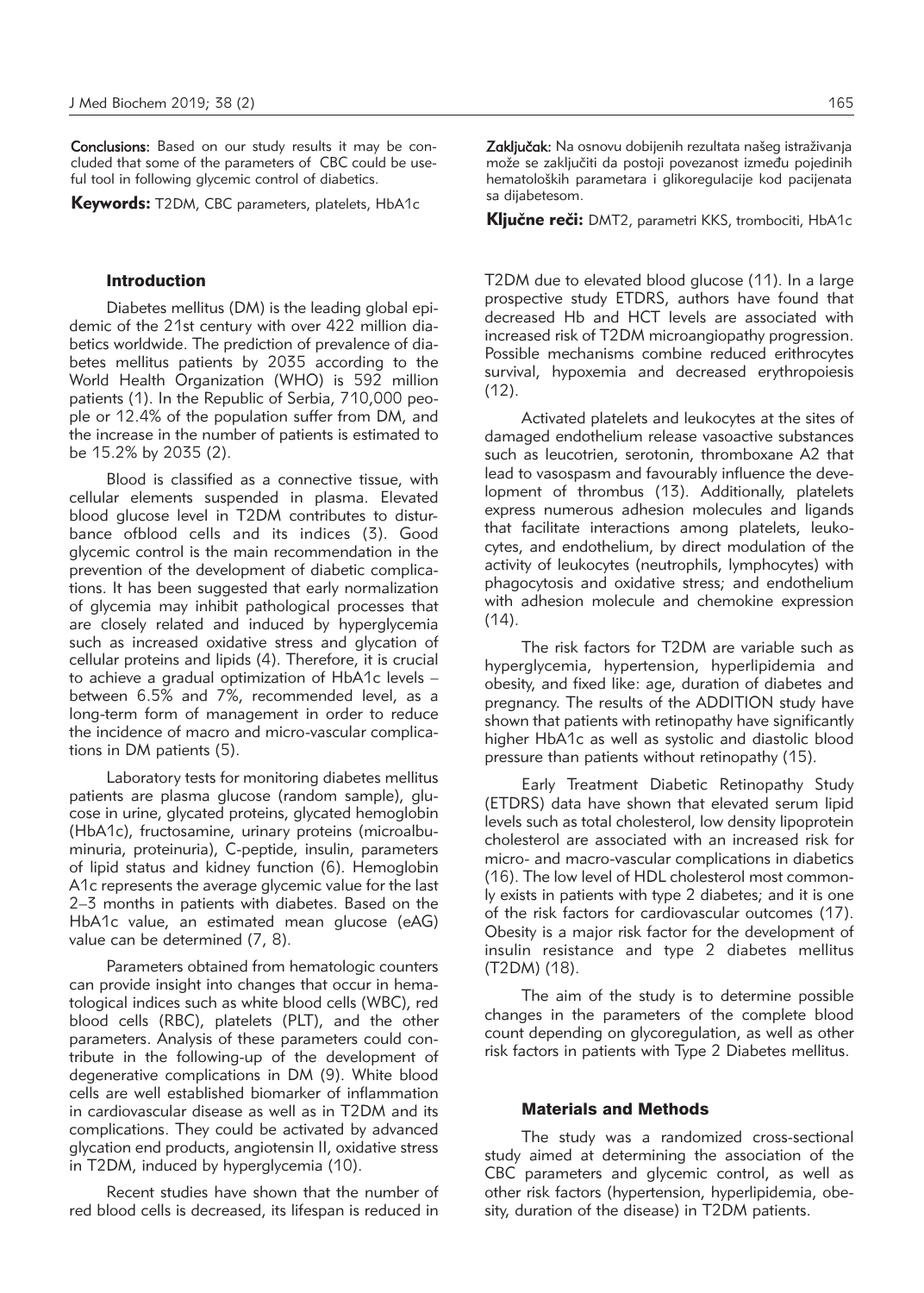All the procedures in the study were conducted according to the rules of the Helsinki Declaration, approved by the Ethical Committee of the Health Care Center »Dr. Milorad-Mika Pavlović« in Indjija, Serbia. All patients signed an Informed Consent to participate voluntarily in the study. Patient data are protected and used only for the purpose of the research.

# *Study Population*

The study included a total of 178 patients with type 2 diabetes (T2DM), of both gender, over the age of 40 years, sent from the Diabetes Counseling Center of Health Care Center »Dr Milorad Mika Pavlović«, to the Department of Laboratory Diagnostics. The exclusion criteria from the study were endocrinological diseases affecting the metabolism of glucose and lipids, hematological diseases, systemic diseases, pregnancy, acute diseases, degenerative diseases of the nervous system and malignancy (19). The presence of associated diseases was monitored via an electronic patient card.

To notice the possible correlation between the CBC parameters and T2DM the subjects were divided into two groups based on the glycemic regulation, according to the obtained values for HbA1c. The first group consisted of subjects with HbA1c≤7% (regulated), and the second group with HbA1c>7% (unregulated).

## *Questionnaire*

The data were collected on the basis of a specially designed questionnaire for this research, which included demographic data, age, gender, smoking status, duration of diabetes, presence of associated illnesses (hypertension, coronary artery disease, dyslipidemia, stroke). The questionnaire was filled in by patients in cooperation with the doctor.

#### *Anthropometric measurement*

Anthropometric measurements were performed, with the subjects being lightly dressed and barefooted. Body Height (BH) was measured using Martin's anthropometer with a precision of 0.1 cm. Body Weight (BW) was measured using an electronic scale type Omron BF214, with the accuracy of 40 kg to 150 kg  $\pm$  1% (20). Measurement of fat percentage in the body was carried out by using the bioelectric impedance method. Body Mass Index (BMI) was obtained using the formula:  $BMI=BW/BH^2$ , which is automatically calculated by the scale with the previously entered body weight (BW-kg), body height (BHm), age and gender.

#### *Blood pressure measurement*

Blood pressure measurement (BP) was performed three times after a ten-minute standstill with the Riva-Rocci sphygmomanometer in mmHg and the mean value was estimated. Blood pressure values, greater than or equal to 140/90 mmHg were considered hypertension.

#### *Blood collection*

Blood samples were collected after a night time famine of 12–14h. Testing of samples was carried at the Department of Laboratory Diagnostics. The material used to determine CBC 5-part difference and HbA1c was venous blood collected in vacuum tubes with an anticoagulant EDTA (Ethylene Diamine Tetracetic Acid). To determine glucose and lipid status parameters, vacuum tubes were used without anticoagulants, but with gel separator. Hematology method involves the determination of parameters of complete blood count on the hematologic analyzer Advia120 (Siemens-Germany), that uses flowcitometry and VSC technology (volumen, conductivity, light scatter) method (9).

Complete blood count determination included: white blood cells – leukocytes (WBC), neutrophils (neutro), lymphocytes (lympho), monocytes (mono), eosinophils (eos), basophils (baso). The number of red blood cells – erythrocytes (RBC), hemoglobin concentration (HGB), hematocrit (HCT), mean corpuscular volume (MCV), mean corpuscular hemoglobin content (MCH), mean cell hemoglobin concentration (MCHC) and red blood cell distribution width (RDW). Number of the platelets (PLT), mean platelet volume (MPV), platelet distribution width (PDW), plateletcrit (PCT), mean platelet component (MPC), platelet component distribution width (PCDW), mean platelet dry mass (MPM), platelet dry mass distribution width (PMDW).

The values of glucose were determined by enzymatic methods with glucoso oxidase (GODPAP). Total cholesterol (TC) was analyzed with enzymatic methods using commercially available reagents consisted of cholesterol oxidase, esterase and peroxidase. The end products of TC were measured by spectrophotometry.

The method for determination of triglycerides (TG) is based on enzymatic reaction with glicerol-3 phosphate-oxidase (GPO). High density lipoprotein– cholesterol (HDL-C) values were determined by direct measurement using polymer-polyanion method, and the value of low density lipoprotein-cholesterol (LDL-C) was determined by the Friedewald equation. Index of atherosclerosis (IA) was determined by formula. The HbA1c value was analyzed by the method of immuno-turbidimetric inhibition (TINIA) in hemolized full blood. The target value for good glycemic control was hemoglobin A1c≤7% by ADA (7).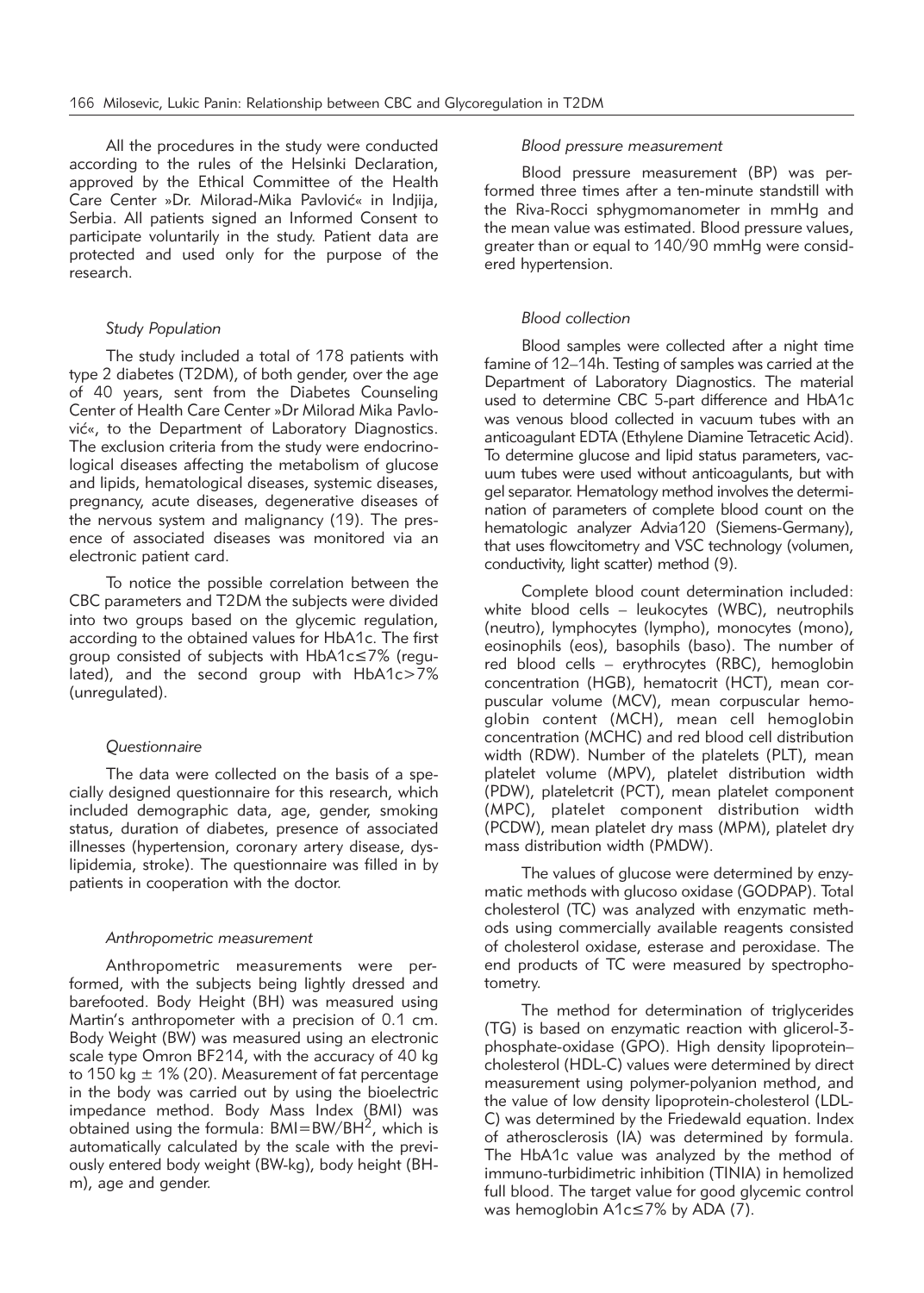Determination of the biochemical parameters and hemoglobin A1c was done on the biochemical analyzer Advia 1200 (Siemens-Germany). Standardization, calibration, application of control material and sample processing are in accordance with the manufacturer's instructions (9).

#### *Statistical analyses*

The following statistical methods were used in the data analysis. In descriptive statistics we used the mean (arithmetic mean) and measure of variability, standard deviation (SD) for normally distributed data and median or interquartile range (IOR) for data with skewed distribution. The confidence interval (CI 95%) was also examined. Normality of the parameters was examined using boxplots and Kolmogorov-Smirnov tests. Student T-test and binary logistic regression were performed for testing the statistical significance between two groups with normal distibution of data. Binary logistic regression was performed to analyse parameters associated with T2DM in regulated and unregulated group of patients (HbA1c<7, HbA1c>7). For data with skewed distribution Mann-Whitney Utest, the logaritmic scale (log10) and inverse distribution function (IDF) were used.

For association between parameters of glycemic control and CBC 5-part difference parameters, we used univariate linear regression.

To determine connection between regulation of T2DM and CBC–5-part difference, adjusting for confounders, multiple linear regression was applied, and three models have been developed:

Model 1 adjusted for age, gender,duration of diabetes, weight, BMI.

Model 2 adjusted for parameters of complete blood count used in this study.

Model 3 adjusted for parameters of the lipid status.

We also performed multiple linear regression adjusted for all parameters used in this study.

We used SPSS V.21 (IBM) for the descriptive and analytic statistics. The two tailored p value of  $< 0.05$ was considered significant.

# **Results**

From a total of 178 patients with HbA1c≤7 was 94 (52.82%) and 84 (49.19%) with HbA1c>. In total number of patients 66 male (37.08%) and 112 female (62.92%), age between 40 and 75 years were included in the study. According to gender there were 32 men (48.48%) with HbA1c≤7 and 34 (51.52%) with HbA1c>7; 62 women (55.36%) with HbA1c≤7, and 50 (44.64%) with HbA1c>. Of the total number of participants there were 65 smokers (36.52%). When we included number of comorbidities (hypertension, angina pectoris, irregular heartbeat, stroke) participants were divided in three groups: without comorbidities (33 HbA1c≤7, 25 HbA1c>7), one comorbidity (39 HbA1c≤7, 36 HbA1c>7), two comorbidities (22 HbA1c≤7, 23 HbA1c>7) (*Table I*). According to the level of HbA1c (%). participants were divided in two groups, regulated (HbA1c≤7) and unregulated group (HbA1c>7). There were no statistical difference for two groups HbA1c≤7 and HbA1c>7 in terms of age, anthropometric measurements and some parameters of CBC, except for duration of T2DM (DD) (HbA1c $\leq$ 7 7 $\pm$ 4.31, Cl95%= 0.0279; HbA1c>7 9±5.03, CI95%=0.03; T-test p=0.00115, bin.log.reg. p=0.003); fasting glucose (HbA1c≤7 8.1±1.42, CI95%=0.009; HbA1c>7  $9.2 \pm 3.07$ , CI95%=0.021; T-test p=0.0005, bin.log. reg. p=0.0005); postprandial glucose (HbA1c≤7 9.4±2.57, CI95%=0.02; HbA1c>7 11.5±3.94, CI95%=0.027; T-test p=0.0005, bin.log.reg. p= 0.0005); PMDW (HbA1c≤7 0.8±0.07, CI95%= 0.0004; HbA1c>7 0.81±0.07, CI95%=0.0005, Ttest p=0.045, bin.log.reg. p=0.038); HDL-C (HbA1c≤7 1.2±0.35, CI95%=0.002, HbA1c>7 1.18±0.27, CI95%=0.002; T-test p=0.0067,

Table I Type 2 Diabetes mellitus patients' demographic data, smoking status, number of comorbidites comparing those with HbA1c 7 and HbA1c > 7 in all patients.

|                |        | HbA1c $\leq$ 7 (n=94) | HbA1c>7 ( $n = 84$ ) | T-test |        |
|----------------|--------|-----------------------|----------------------|--------|--------|
|                | Number | %                     | Number               | %      | P      |
| Total          | 94     | 52.82                 | 84                   | 49.19  |        |
| Male (M)       | 32     | 48.48                 | 34                   | 51.52  | > 0.05 |
| Female (F)     | 62     | 55.36                 | 50                   | 44.64  | > 0.05 |
| Smoking status | 34     | 52.31                 | 31                   | 47.69  |        |
| Disease0       | 33     | 56.9                  | 25                   | 43.1   | > 0.05 |
| Disease1       | 39     | 52                    | 36                   | 48     | > 0.05 |
| Disease2       | 22     | 48.89                 | 23                   | 51.11  | > 0.05 |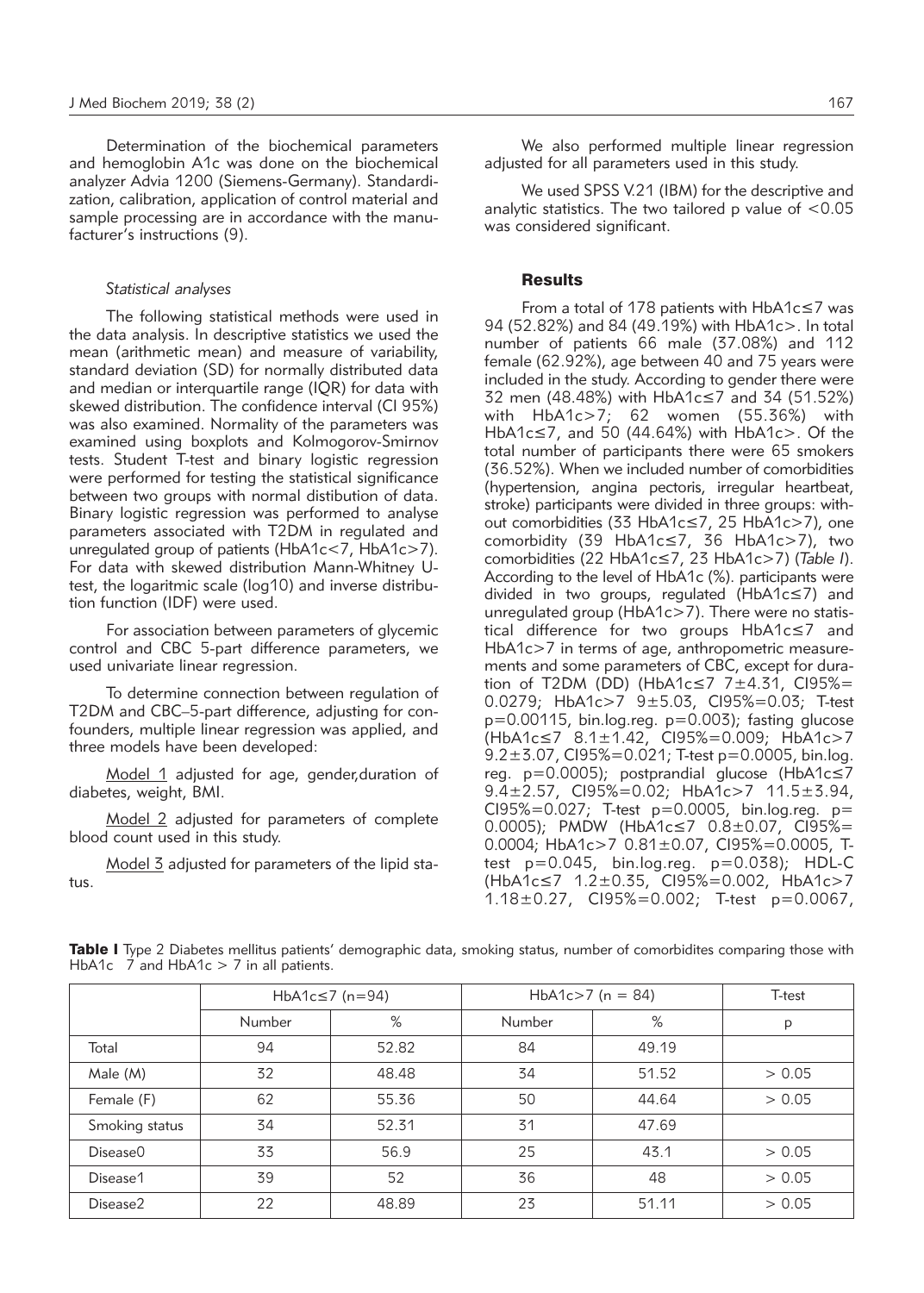|                  | HbA1c $\leq$ 7 (n=94) |           |        | HbA1c $>$ 7 (n = 84) |           |        | T-test  | Bin. Log. |
|------------------|-----------------------|-----------|--------|----------------------|-----------|--------|---------|-----------|
|                  | mean/<br>median       | SD or IQR | 95%CI  | mean/<br>median      | SD or IQR | 95%CI  | P       | Reg.<br>P |
| DD               | 7                     | 4.311     | 0.0279 | 9                    | 5.0333    | 0.0344 | 0.00115 | 0.003     |
| <b>GLU0</b>      | 8.1                   | 1.421     | 0.0092 | 9.2                  | 3.0665    | 0.021  | 0.0005  | 0.0005    |
| GLU <sub>2</sub> | 9.4                   | 2.574     | 0.0166 | 11.5                 | 3.9433    | 0.027  | 0.0005  | 0.0005    |
| <b>PMDW</b>      | 0.8                   | 0.067     | 0.0004 | 0.81                 | 0.0725    | 0.0005 | 0.04493 | 0.038     |
| HDL-C            | 1.2                   | 0.351     | 0.0023 | 1.18                 | 0.2698    | 0.0018 | 0.0067  | 0.011     |

Table II Type 2 Diabetes mellitus patients' duration of disease, glycoregulation parameters, PMDW, HDL-C comparing those with HbA1c  $\leq$  7 and HbA1c  $>$  7 in all patients.

Legend: hba1c %, Glycated hemoglobin in %; DD, duration of the disease in year; GLU0, fasting glucose in mmol/L; GLU2, postprandial glucose in mmol/L; PMDW, Platelet Dry Mass Distribution Width in pg; HDL-C, high density lipoprotein–cholesterol in mmol/L

bin.log.reg. p=0.011) (*Table II*). In total number of patients for univariate linear regression, (n=178) it is shown that HCT was associated with DD ( $p=0.001$ ); MPC ( $p=0.015$ ), fasting glucose ( $p=0.049$ ), BW (p=0.0005); PCT was associated with WBC (p=0.0005), neutrophiles (p=0.046), monocytes  $(p=0.003)$ ; PMDW was associated with fasting glu- $\cos e$  (p=0.013), HbA1c (p=0.049), HDL-C  $(p=0.001)$ , BW  $(p=0.043)$ . In T2DM patients with HbA1C  $\leq$  7 for univariate linear regression, (n=94) it is shown that HCT was associated with fasting glucose (p=0.003); PCT was associated with WBC (p=0.0005), neutrophiles (p=0.008), limphocytes  $(p=0.014)$ , monocytes ( $p=0.033$ ). In T2DM patients with HbA1C>7 for univariate linear regression, (n=84) it is shown that HCT was associated with DD (p=0.02), MPC (p=0.016), PDW (p=0.019), BW  $(p=0.0005)$ ; PCT was associated with WBC (p= 0.0005), monocytes (p=0.0005), RBC (p=0.027); PLT (p=0.0005); MPM was associated with HDL-C (p=0.002); PMDW was associated with HDL-C (p=0.001). In multiple linear regresion for all patients, in model 1 HCT was associated with duration of the disease (DD) of T2DM (p=0.027), with body weight ( $p=0.0005$ ) and BMI ( $p=0.045$ ); PCT was associated with BMI (p=0.027). In model 2 HCT was associated with MPV (p=0.002) and MPC (p=0.017); MPM was associated with PMDW (p=0.0005). In model 3 HCT was associated with HDL-C ( $p=0.001$ ), MPM with HDL-C ( $p=0.024$ ) and PMDW with HDL-C (p=0.031). In multiple linear regresion for regulated patients, in model 1 HCT was associated with age (p=0.037). In model 2 MPM was associated with PMDW (p=0.0005). In model 3 HCT was associated with HDL-C (p=0.0005), PCT was associated with triglycerides (p=0.008). In multiple linear regression for unregulated patients, in model 1 HCT was associated with BW (p=0.001). In model 2 HCT was associated with MPV ( $p=0.014$ ), PCT was asssociated with WBC (p=0.01), neutrophiles  $(p=0.002)$ , limphocytes  $(p=0.003)$ , monocytes  $(p=0.006)$ , eosinophiles  $(p=0.036)$  and with MPC (p=0.003); PMDW was associated with RBC  $(p=0.005)$ , with MCH ( $p=0.036$ ) and with MPM (p=0.0005). In model 3 HCT was associated with HDL-C (p=0.007); MPM with HDL-C (p=0.019) and PMDW with HDL-C (p=0.008). In multiple linear regression adjusted for all parameters, HCT was associated with MPV ( $p=0.002$ ), MPC ( $p=0.021$ ); MPM was associated with HGB (p=0.025); PMDW was associated with DD (p=0.03) (Data are not shown in tables). For other parameters there were no statistical significances.

# **Discussion**

Diabetes mellitus is one of the most common multisystemic diseases with microangiopathic and macroangiopathic complications. In T2DM hyperglycemia disturbs hematological indices and together with well recognised risk factors could lead to its degenerative complications. In our study there was no correlation between WBC and parameters of glycoregulation. However, other studies have shown association between WBC and impaired glucose control. Chronic inflammatory state in DM due to insulin action on the adipose tissue, muscles and liver promote differentiation and maturation of WBC via proinflammatory cytokines (10).

In a study conducted by Irace C et al. (12) hemoglobin, hematocrit and whole blood viscosity were significantly lower in subjects with retinopathy compared with subjects without microvascular complication, retinopathy. Possible mechanisms for decreased RBC indices in T2DM are structural modifications of erythrocytes membrane, changes of surface electric charge, erythrocyte aggregation, that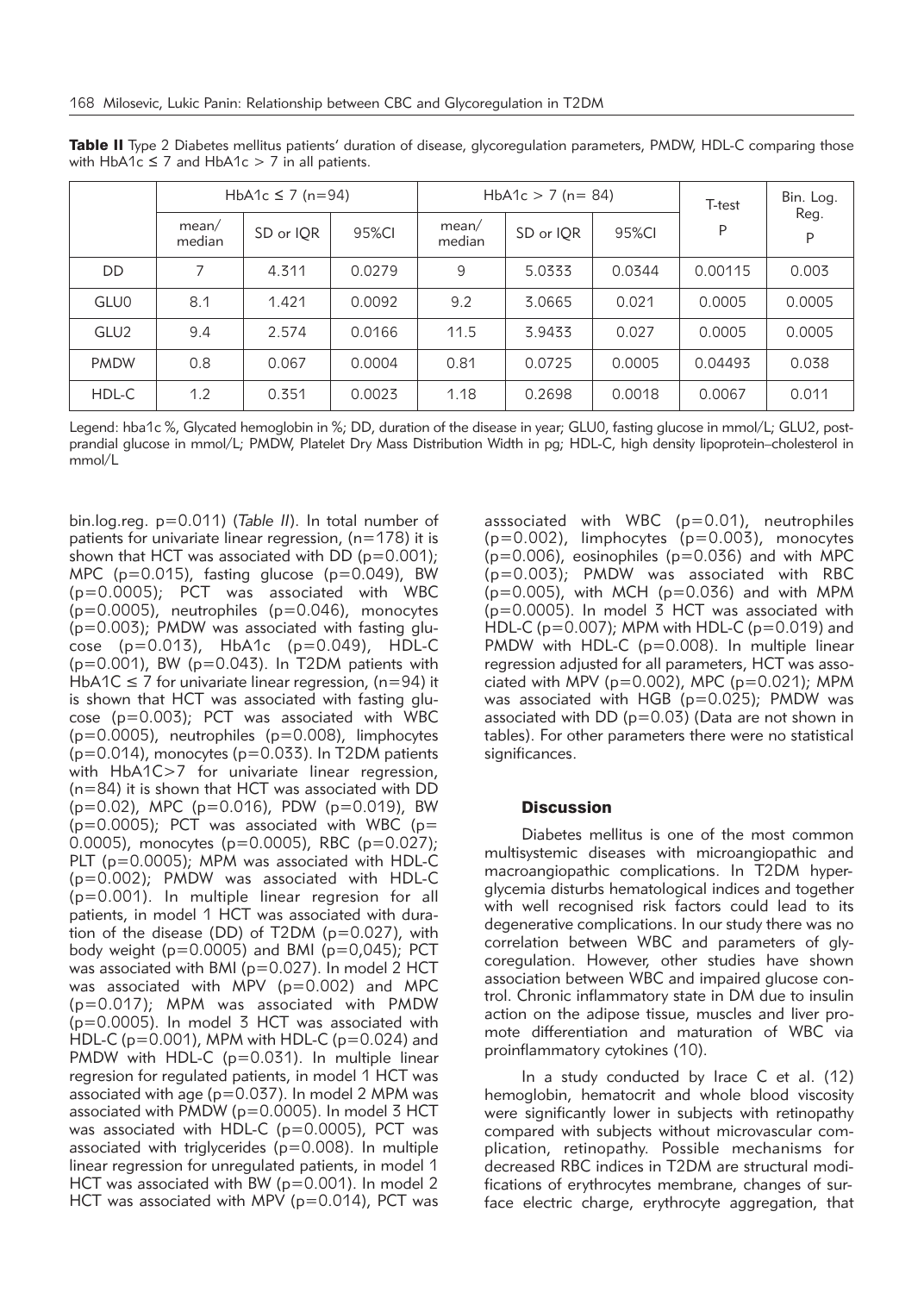could lead to the shorter lifespan of RBC. According to Malandrino N et al. (21). RDW was elevated in the patientes with macro and microvascular complications in diabetes. However, in Duman E et al. (22) study the correlation between RDW and peripheral arterial disease was not found.

There is a correlation between hematocrit (HCT) and duration of diabetes (DD), body weight (BW) in our study in the patients with HbA1c>7 group (unregulated diabetes group).

Insulin resistance is commonly present in T2DM and associated with a disorder of platelet function due to insulin action. The complete coagulation cascade is dysfunctional in T2DM (13).

Studies of Jindal et al. (23) and Kodiatte et al. (24) have shown that platelet indices, MPV, especially PDW, differ in DM patients with and without microvascular complications. An increase in MPV may point to a possible indicator ofthe development of atherosclerosis associated with DM and vascular complications (23, 24).

In the study Kilicli-Camur N et al. (25) authors suggest that MPV is higher in patients with an acute myocardial infarction (AMI) and is also associated with higher mortality following MI. These findings raise the hypothesis of the potential importance of MPV in the underlying pathophysiology of cardiovascular disease (25, 26).

However, in our study, there is no statistically significant difference in the values of MPV among the groups. The explanation for this difference is perhaps a better regulation of glycemia with less vascular micro and macroangiopathies in T2DM patients in our study and later diagnosis of disease and its complications in the other studies.

Our results show that in the HbA1c≤7% group there is a correlation between fasting glucose and platelets. Additionaly PCT is associeted with WBC, neutrophiles, lymphocytes and monocytes. Similar results were also obtained in the Levent Demirtas study (10). However, the results of other studies have not shown the correlation between platelets and other platelet indices and the regulation of T2DM (27, 28).

The results of our study have shown that there is a statistically significant difference in the values of PMDW between regulated and unregulated T2DM patients (*Table II*), as well as association of PCT with fasting glucose and PLT, PCT with postprandial glucose in unregulated group of diabetic patients. There is also a correlation of RDW and PMDW with HbA1c and fasting glucose when we adjusted the analyses for all examined confounders. We have found also a correlation between PCT and triglyceride in the group of regulated patients.

UKPD and KPDS50 studies indicated that the development of microvascular complications, especially retinopathy was closely related to the level of fasting glucose, the presence of hyperglycemia for more than 6 years and elevated blood pressure. Findings indicate the need for good glycoregulation and blood pressure control in order to reduce microvascular complications, like retinopathy progression (29). It has also been observed that the values of fasting and postprandial glucose are statistically higher in the group with unregulated versus those with regulated DM, in all observed patients (*Table II*). Data obtained from the pan European research indicate that low HDL-cholesterol is common in people with diabetes (17). The whole group of patients who were divided according to HbA1c values had significant differences in HDL-cholesterol: lower values in the HbA1c>7 group than those with HbA1c≤7 (*Table II*) (30). There is a connection between HDL cholesterol with fasting and postprandial glucose as well as HbA1c in all patients. In the group of patiens with HbA1c>7 HDL-cholesterol is associated with platelet indices (MPW, MPC, PDW, MPM, PMDW).

Overweight and prevalence of obesity are rapidly increasing in many countries. The World Health Organization recognized that there is a »global obesity epidemic« with the increased prevalence of T2DM. Both diseases have a combined background in genetic factors, environments, society changes – modernization 0 which lead to excessive nutrition and sedentary lifestyle. These factors are important, but it is difficult to provide consistent evidence of their effects (18).

In our study, we found that BW is associated with HDL-C and hematocrit, in a group of subjects with unregulated T2DM.

In patients with unregulated glycemia the hematological parameters such as platelets, WBC, PCT, MPM, PMDW are increased but the HCT is decreased in our study.

The limitations of this study are: the study was conducted in a population in which there was increased number of patients with T2DM, metabolic syndrome and obesity. There are also other factors, confounders that influence the occurrence of T2DM which could not be examined in this study.

Based on our study results it may be concluded that some of the parameters of CBC could be useful tool in following up T2DM and potential markers of its complications, such as platelets, WBC,PCT, MPM, PMDW, HCT. The relationship among other risk factors such as lipoproteins, anthropometric measurements and development of T2DM and its complications is well recognized, and studied in multiple studies. Our findings suggest that hematological indices are accessible, useful, simple, inexpensive laboratory parameters which could be utilised in health care centers. Therefore, general practitioners are the first line for diagnosis and follow-up of T2DM patients who use these indices in daily practice.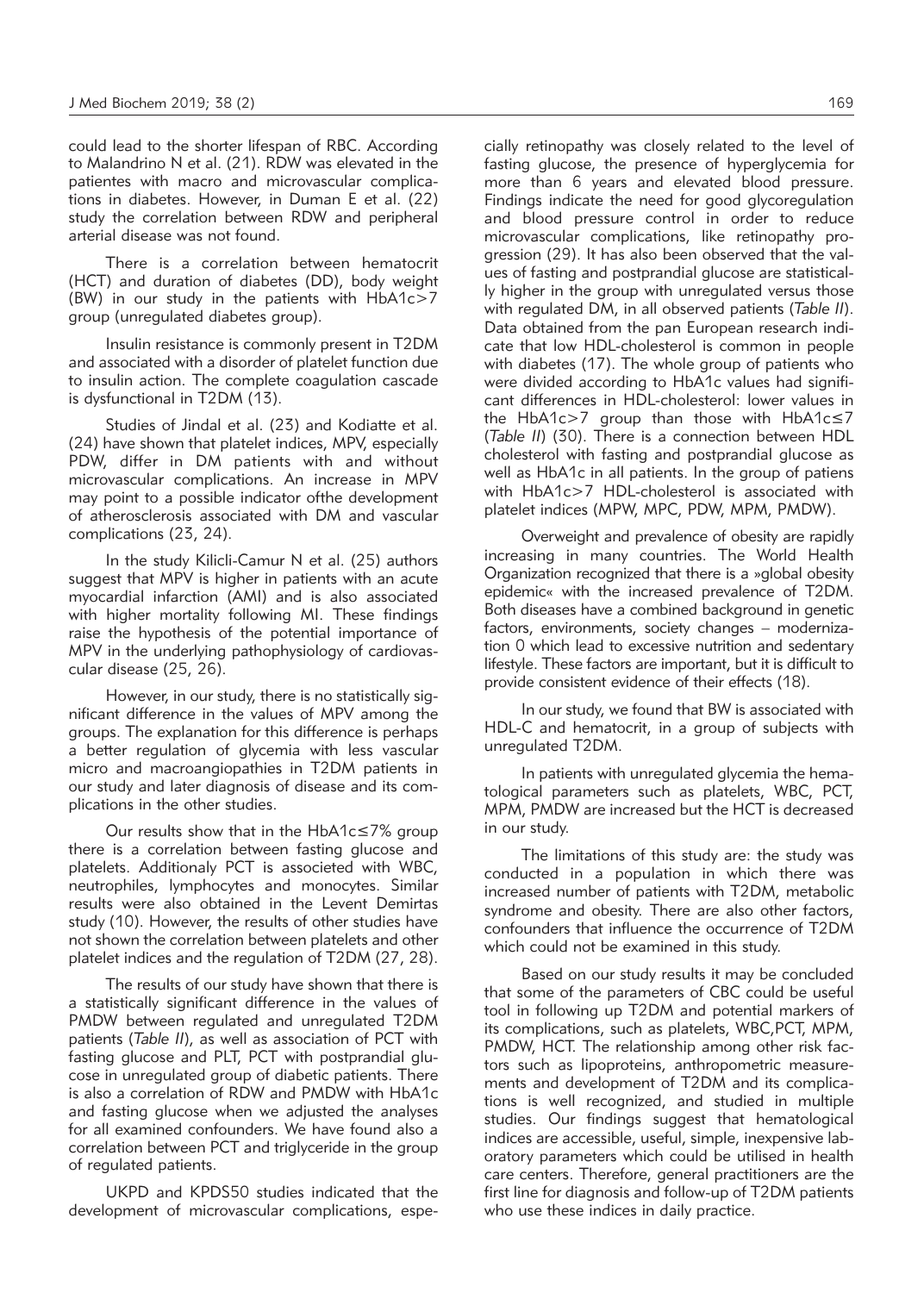In order to confirm the results of our study there is a need for the future, larger size study.

*Acknowledgments.* We want to thank for his cooperation our data miner and analyst MSc Zoran Vukusic. This work is based and supported with resources and facilites of Department of Laboratory Diagnostics, Health Care Center »Dr Milorad Mika Pavlović, Indiija, Serbia.

#### **References**

- 1. World Health Organization (WHO). Diabetes research. Available at: http: //www.who.int/diabetes/en/ (Last accessed on May 10, 2017)
- 2. Incidencija i mortalitet od dijabetesa u Srbiji 2016. Institut za javno zdravlje Srbije »Dr Milan Jovanovi Batut«, 2016. Available at: http://www.batut.org.rs/ index.php?Content=187 (Last accessed on May 5, 2017)
- 3. Ziaee A, Ghorbani A,Kalbasi S, Hejrati A, Moradi S. Association of hematological indices with prediabetes: A cross-sectional study. Electronic Physician 2017; 9(9): 5206–11.
- 4. Drzewoski J, Kasznicki J, Trojanowski Z. The role of « in the natural history of diabetes mellitus. Pol Arch Med Wewn 2009; 119(7–8): 493–500.
- 5. Ting DS, Cheung GC, Wong TY. Diabetic retinopathy: global prevalence, major risk factors, screening practices and public health challenges: a review. Clin Exp Ophthalmol 2016; 44(4): 260–77.
- 6. Majkic-Singh N. Medicinska biohemija II. Društvo medicinskih biohemičara Srbije. Beograd; 2006.
- 7. American diabetes association (ADA). Available at: http: //www.ndei.org, http: //www.diabetes.org (Last accessed on June 15, 2017).
- 8. Kilpatrick ES, Rigby AS, Atkin SL. A1C variability and the risk of microvascular complications in type 1 diabetes: data from the Diabetes Control and Complications Trial. Diabetes Care 2008; 31(11): 2198–202.
- 9. Advia Systems. Available at: http: //www.healthcare. siemens.com/hematology/systems/advia-120-hematology-system (Last accessed: June 12, 2017).
- 10. Demirtas L, Degirmenci H, akbasem, Ozcicek A, Timu roglu A, Gurel A, Ozcicek F. Association of hematological indicies with diabetes, impaired glucose regulation and microvascular complications of diabetes. Int J Clin Exp Med 2015; 8(7): 11420–7.
- 11. Engstrom G, Smith J G, Persson M, Nilsson P M, et al. Red cell distribution width, haemoglobin A1c and incidence of diabetes mellitus. Journal of Internal Medicine 2014; 276: 174–83.
- 12. Irace C, Scarinci F, Scorcia V, Bruzzichessi D, Fiorentino R, Randazzo G, et al. Association among low whole blood viscosity, haematocrit, haemoglobin and diabetic retinopathyin subjects with type 2 diabetes. Br J Ophthalmol 2011; 95(1): 94-8.

This research did not receive any specific grant from funding agencies in the public, commercial, or non-profit sectors.

# Conflict of interest statement

The authors state that they have no conflicts of interest regarding the publication of this article.

- 13. Baklaja R, Elezovic I, Miljic P, Mikovic T, Lucic AM. Hemostaza, koagulacija krvi i fibrinoliza. In: Laboratorijska dijagnostika poremecaja hemostaze. Interlabexim, Beograd, 2008: 7–22.
- 14. Jenne CN, Urrutia R, Kubes P. Platelets: bridging hemostasis, inflammation, and immunity, Int J Lab Hematol 2013; 35(3): 254–61.
- 15. Bek T, Lund-Andersen H, Hansen AB, Johnsen KB, Sandbaek A, Lauritzen T. The prevalence of diabetic retinopathy in patients with screen – detected type 2 diabetes in Denmark: the ADDITION study. Acta Ophthalmol 2009; 87(3): 270-4.
- 16. Early Treatment Diabetic Retinopathy Study Research Group. Photocoagulation for diabeticmacular edema; ETDRS report no. 1. Arch Ophtalmol 1985; 103: 1796–806.
- 17. Puhalo-Sladoje D, Kisić B, Mirić D. The monitoring of protein markers of inflammation and serum lipid concentration in obese subjects with metabolic syndrome. J Med Biochem 2017; 36: 366–74.
- 18. Collinson P. Laboratory medicine is faced with the evolution of medical practice. J Med Biochem 2017; 36: 211–15.
- 19. Xu L, Zhou B, Li H, Liu J, Du J, Zang W, et al. Serum Levels of Progranulin Are Closely Associated with Microvascular Complication in Type 2 Diabetes. Dis Markers 2015; 357279.
- 20. Prizma, Operating instructions Omron BF 214, 2016. http: //www.prizma.rs/sr/index.php/omron/fitnes/bf-214 (Last accessed: September 12, 2017)
- 21. Malandrino N, Wu WC, Taveira TH, Whitlatch HB, Smith RJ. Association between red blood cell distribution width and macrovascular and microvascular complications in diabetes. Diabetologia 2012; 55(1): 226–35.
- 22. Duman E, Kulaksızoglu S, Cifci E, Ozulku M. Is there a real correlation between red cell distribution width and peripheral arterial disease? J Med Biochem 2017; 36: 309–13.
- 23. Jindal S, Gupta S, Gupta R, Kakkar A, Singh HV, Gupta K, Singh S. Platelet indices in diabetes mellitus: indicators of diabetic microvascular complications. Hematol 2011; 16(2): 86–9.
- 24. Kodiatte TA, Manikyam UK, Rao SB, Jagadish TM, Reddy M, Lingaiah HK, Lakshmaiah V. Mean platelet